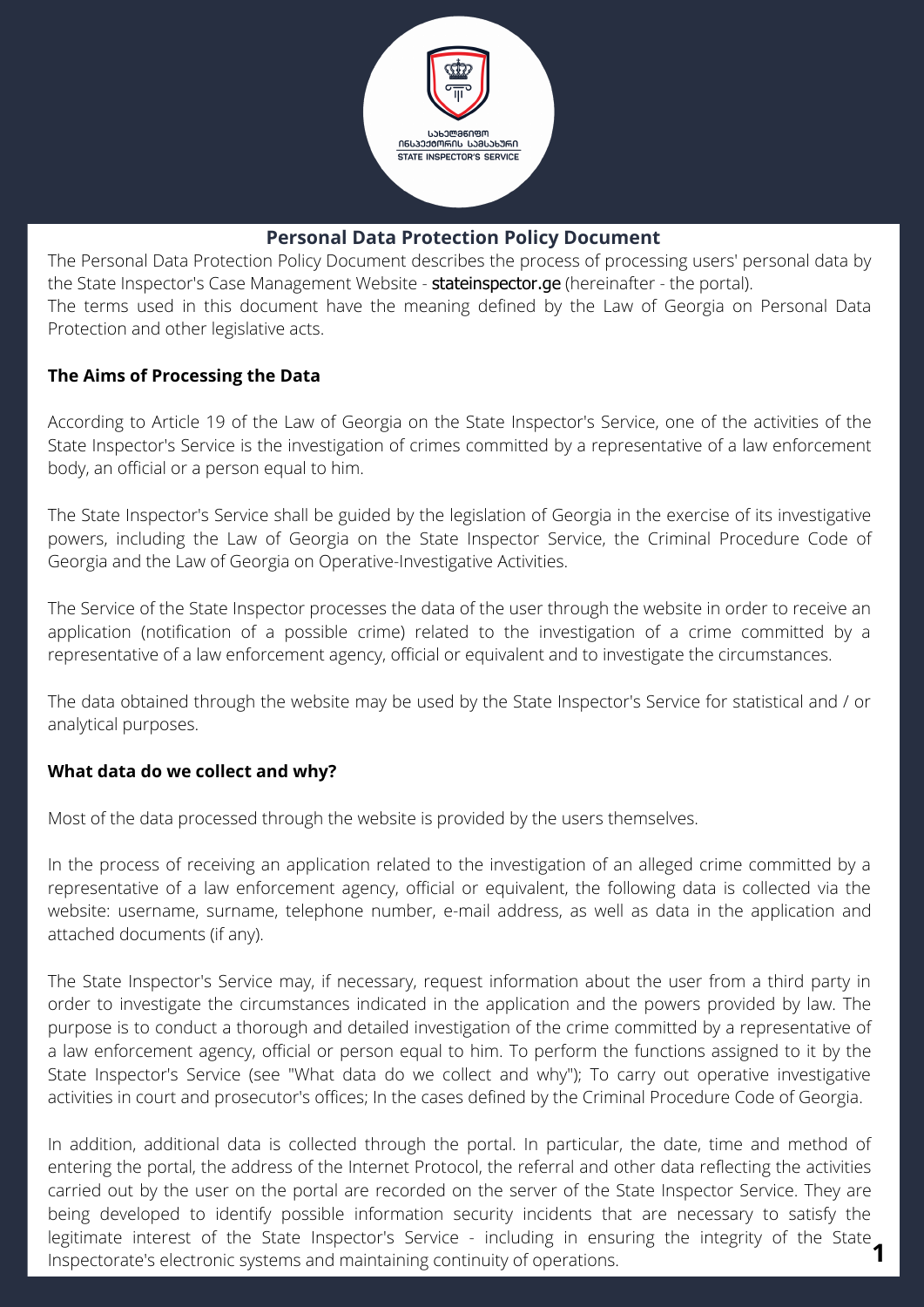# **Disclosure of data to third parties**

Information containing personal data collected by the Service of the State Inspector is confidential. The State Inspector's Service does not transfer user data to third parties, except in cases prescribed by law:

- The functions imposed by law for the State Inspector's Service
- For performance (see "What data do we collect and why");
- For litigation in court (when materials are submitted to the court in case of an appeal against the decision of the state inspector);
- In order to enforce the decision of the State Inspector.

# **Data processing by an authorized person**

The data are processed only for the purposes defined by the State Inspector's Service, taking into account the rules and prohibitions established by the Law of Georgia on Personal Data Protection.

The Service of the State Inspector processes the data independently and currently does not use the services of other authorized (third) persons in this process. However, if the need arises, in the process of providing services to the Service of the State Inspector, information containing the data may be disclosed to the person (s) of the Service and / or granted access (for example, as part of technical updating of the portal). In such a case, the disclosure / access to the data will be granted only on the basis of a written agreement between the State Inspector's Service and the relevant authorized person, which stipulates the authorized person's obligation to process the data only for the purposes defined by the State Inspector's Service. Taking into account the rules and prohibitions established by the law of Georgia.

#### **Transfer data to another state and / or international organization**

The data processed by the State Inspector Service through the portal will not be transferred to another state and / or international organization.

# **Data storage and security**

In the process of receiving a notification regarding the alleged fact of processing of personal data in violation of the requirements of the Law of Georgia on Personal Data Protection, the data collected by the website regarding the user is stored for a period of 5 years. (1)

As for the data on consumer activity, it is collected on the web server of the mentioned State Inspector Service and stored for a period of 1 year. (1).

Data security is ensured in accordance with the information security policy of the State Inspector's Service. Appropriate organizational and technical measures have been taken to ensure data security on the website (for example, penetration testing is underway, data access levels are defined taking into account the relevant job functions, etc.).